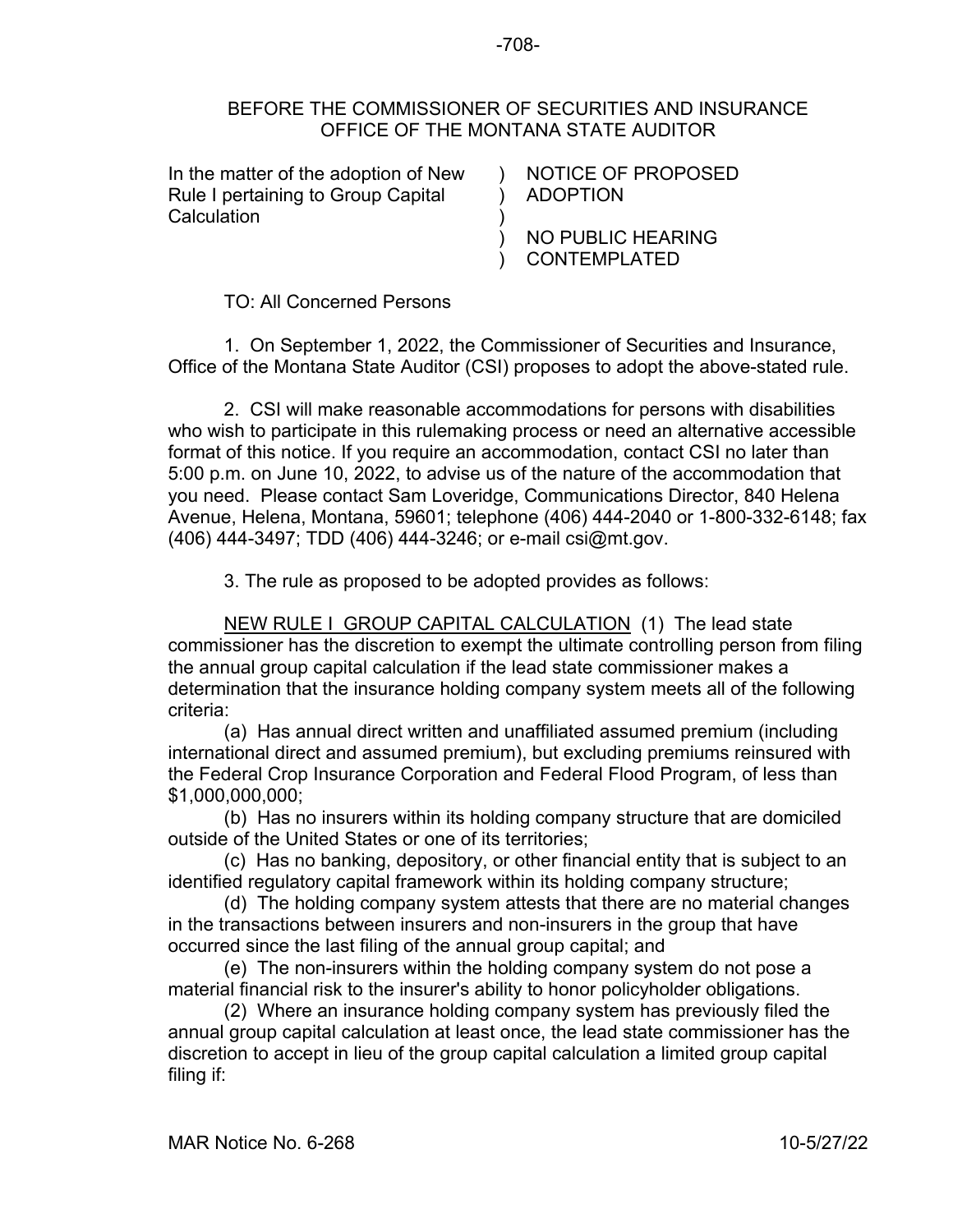(a) The insurance holding company system has annual direct written and unaffiliated assumed premium (including international direct and assumed premium), but excluding premiums reinsured with the Federal Crop Insurance Corporation and Federal Flood Program, of less than \$1,000,000,000; and

(b) All of the following additional criteria are met:

(i) Has no insurers within its holding company structure that are domiciled outside of the United States or one of its territories;

(ii) Does not include a banking, depository, or other financial entity that is subject to an identified regulatory capital framework; and

(iii) The holding company system attests that there are no material changes in transactions between insurers and non-insurers in the group that have occurred since the last filing of the report to the lead state commissioner and the non-insurers within the holding company system do not pose a material financial risk to the ability of the insurers to honor policyholder obligations.

(3) For an insurance holding company that has previously met an exemption with respect to the group capital calculation pursuant to (1) or (2) of this rule, the lead state commissioner may require at any time the ultimate controlling person to file an annual group capital calculation, completed in accordance with the NAIC Group Capital Calculation Instructions, if any of the following criteria are met:

(a) Any insurer within the insurance holding company system is in a Risk-Based Capital action level event as set forth in 33-2-1904, MCA, or a similar standard for a non-U.S. insurer; or

(b) Any insurer within the insurance holding company system meets one or more of the standards of an insurer deemed to be in hazardous financial condition as defined in ARM 6.6.3401 and 6.6.3402; or

(c) Any insurer within the insurance holding company system otherwise exhibits qualities of a troubled insurer as determined by the lead state commissioner based on unique circumstances including, but not limited to, the type and volume of business written, ownership and organizational structure, federal agency requests, and international supervisor requests.

(4) A non-U.S. jurisdiction is considered to "recognize and accept" the group capital calculation if it satisfies the following criteria:

(a) With respect to 33-2-1111, MCA:

(i) The non-U.S. jurisdiction recognizes the U.S. state regulatory approach to group supervision and group capital, by providing confirmation by a competent regulatory authority, in such jurisdiction, that insurers and insurance groups whose lead state is accredited by the NAIC under the NAIC Accreditation Program shall be subject only to worldwide prudential insurance group supervision including worldwide group governance, solvency and capital, and reporting, as applicable, by the lead state and will not be subject to group supervision, including worldwide group governance, solvency and capital, and reporting, at the level of the worldwide parent undertaking of the insurance or reinsurance group by the non-U.S. jurisdiction; or

(ii) Where no U.S. insurance groups operate in the non-U.S. jurisdiction, that non-U.S. jurisdiction indicates formally in writing to the lead state with a copy to the International Association of Insurance Supervisors that the group capital calculation is an acceptable international capital standard. This will serve as the documentation otherwise required in (4)(a)(i).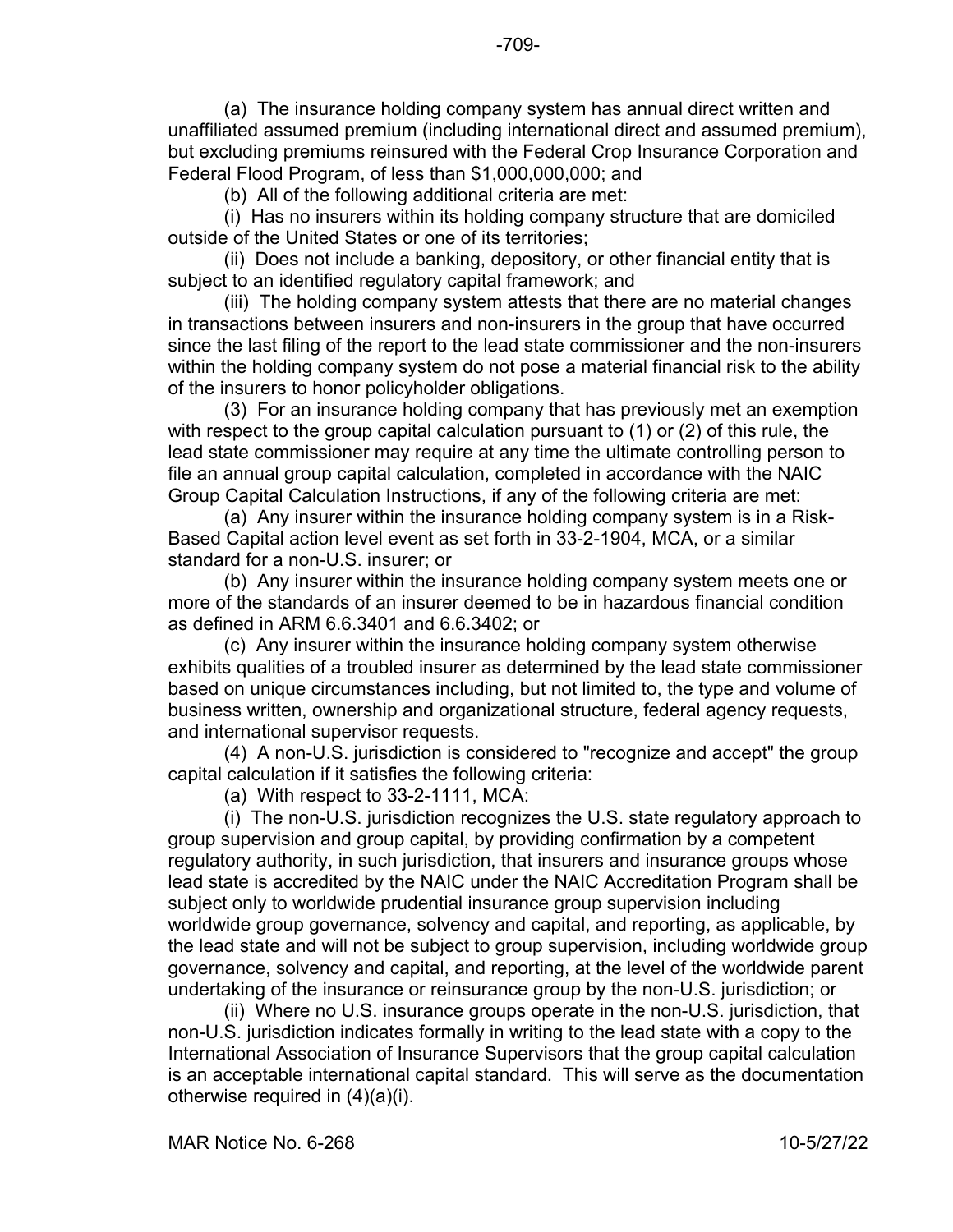(b) The non-U.S. jurisdiction provides confirmation by a competent regulatory authority in such jurisdiction that information regarding insurers and their parent, subsidiary, or affiliated entities, if applicable, shall be provided to the lead state commissioner in accordance with a memorandum of understanding or similar document between the commissioner and such jurisdiction, including but not limited to the International Association of Insurance Supervisors Multilateral Memorandum of Understanding or other multilateral memoranda of understanding coordinated by the NAIC. The commissioner shall determine, in consultation with the NAIC Committee Process, if the requirements of the information sharing agreements are in force.

(5) A list of non-U.S. jurisdictions that "recognize and accept" the group capital calculation will be published through the NAIC Committee Process:

(a) A list of jurisdictions that "recognize and accept" the group capital calculation pursuant to 33-2-1111, MCA, is published through the NAIC Committee Process to assist the lead state commissioner in determining which insurers shall file an annual group capital calculation. The list will clarify those situations in which a jurisdiction is exempted from filing under 33-2-1111(7)(b)(iv), MCA. To assist with a determination under 33-2-1111(7)(b)(v), MCA, the list will also identify whether a jurisdiction that is exempted under either 33-2-1111(7)(b)(iii) or (iv), MCA, requires a group capital filing for any U.S. based insurance group's operations in that non-U.S. jurisdiction.

(b) For a non-U.S. jurisdiction where no U.S. insurance groups operate, the confirmation provided to meet the requirement of (4)(a)(ii) will serve as support for recommendation to be published as a jurisdiction that "recognizes and accepts" the group capital calculation through the NAIC Committee Process.

(c) If the lead state commissioner makes a determination pursuant to 33-2- 1111(7)(b)(iv), MCA, that differs from the NAIC List, the lead state commissioner shall provide thoroughly documented justification to the NAIC and other states.

(d) Upon determination by the lead state commissioner that a non-U.S. jurisdiction no longer meets one or more of the requirements to "recognize and accept" the group capital calculation, the lead state commissioner may provide a recommendation to the NAIC that the non-U.S. jurisdiction be removed from the list of jurisdictions that "recognize and accept" the group capital calculation.

AUTH: 33-1-313, 33-2-1117, MCA IMP: 33-2-1111, MCA

4. REASON: The Commissioner of Securities and Insurance, Montana State Auditor, Troy Downing (commissioner) is the statewide elected official responsible for administering the Montana Insurance Code and regulating the business of insurance. Senate Bill 364 (Ch. 344, L. 2021) passed by the 67th Montana Legislature (effective October 1, 2021), amended 33-2-1101, 33-2-1111, and 33-2- 1116, MCA, providing a framework for liquidity stress testing, and enacting 33-2- 1140, regarding groupwide supervision of internationally active insurance groups.

The National Association of Insurance Commissioners (NAIC) is an organization of insurance regulators from the 50 states, the District of Columbia, and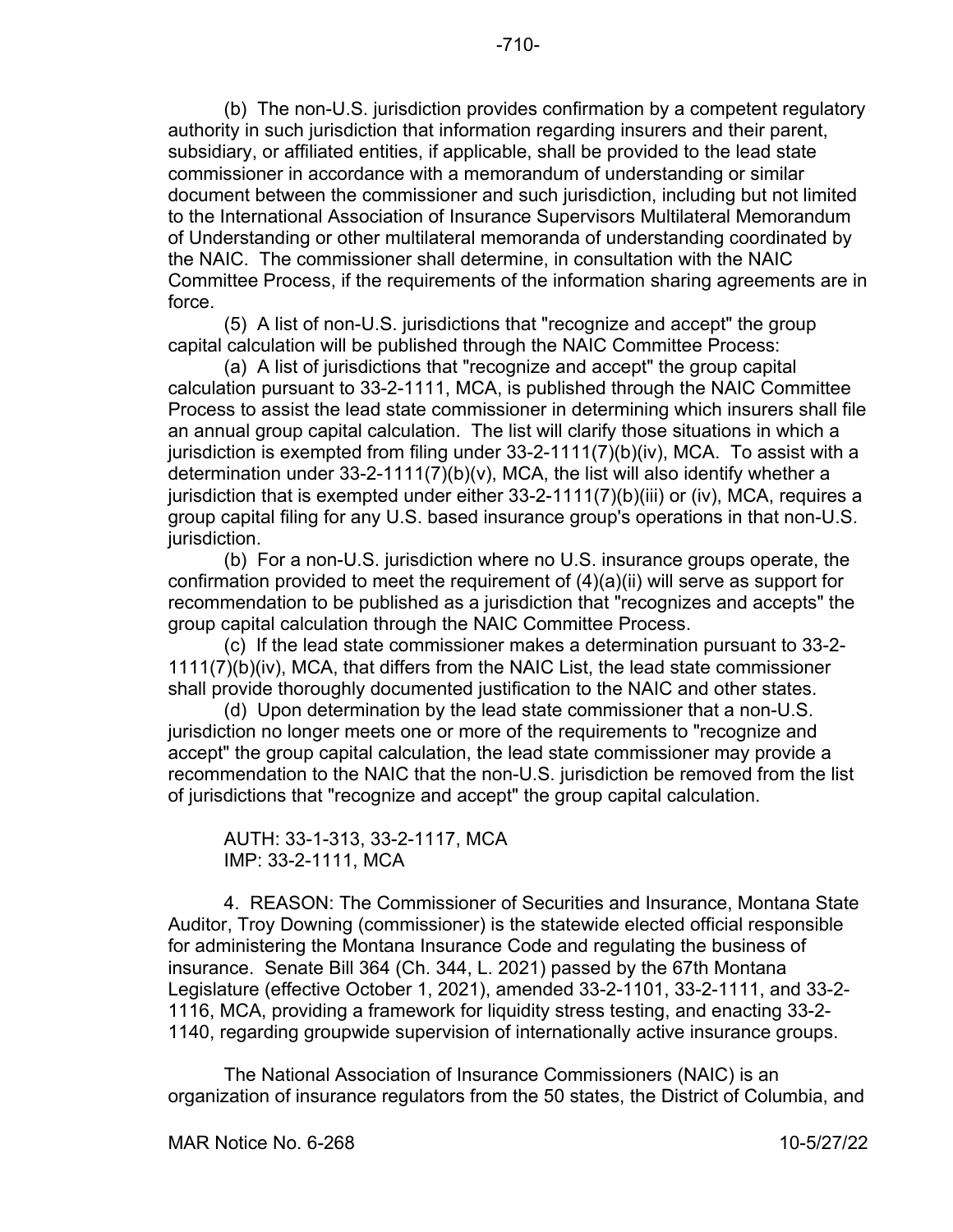the U.S. Territories. The NAIC provides a forum for the development of uniform policy and regulation when uniformity is appropriate. The statutory amendments passed in 2021 were based on changes to the NAIC Insurance Holding Company System Regulatory Act (Model #440) (2021). The proposed New Rule I concerning

group capital calculation is derived from changes to the associated model regulation of NAIC, the Insurance Holding Company System Model Regulation with Reporting Forms and Instructions (Model #450) (2021). Together the statutory amendments and proposed new rule ensure uniformity with other states. Further, it is anticipated that adoption of the regulations in Model #450 will be required for Montana to meet the NAIC accreditation standards in the next accreditation review period.

The proposed New Rule I regarding group capital calculation is necessary to implement the statutory changes made in 2021 and conform with the NAIC model regulations. Model Regulation #450 is currently under discussion and review by NAIC and the language of proposed New Rule I here is consistent with the changes NAIC is expected to adopt.

5. Concerned persons may submit their data, views, or arguments either orally or in writing at the hearing. Written data, views, or arguments may also be submitted to: Sam Loveridge, CSI Communications Director, 840 Helena Avenue, Helena, Montana, 59601; telephone (406) 444-2040 or 1-800-332-6148; fax (406) 444-3497; TDD (406) 444-3246; or e-mail CSI@mt.gov, and must be received no later than 5:00 p.m., June 24, 2022.

6. If persons who are directly affected by the proposed actions wish to express their data, views, or arguments orally or in writing at a public hearing, they must make written request for a hearing and submit this request along with any written comments to Sam Loveridge at the above address no later than 5:00 p.m., June 24, 2022.

7. If the agency receives requests for a public hearing on the proposed action from either 10 percent or 25, whichever is less, of the persons directly affected by the proposed action; from the appropriate administrative rule review committee of the Legislature; from a governmental subdivision or agency; or from an association having not less than 25 members who will be directly affected, a hearing will be held at a later date. Notice of the hearing will be published in the Montana Administrative Register. Ten percent of those directly affected has been determined to be far in excess of 25 persons based on the potential for the actions to impact every insured person in Montana if domestic insurance companies choose to use a certified reinsurer.

8. CSI maintains a list of interested persons who wish to receive notices of rulemaking actions proposed by this agency. Persons who wish to have their name added to the list must make a written request that includes the name, e-mail, and mailing address of the person to receive notices and specifies for which program the person wishes to receive notices. Notices will be sent by e-mail unless a mailing preference is noted in the request. Such written request may be mailed or delivered